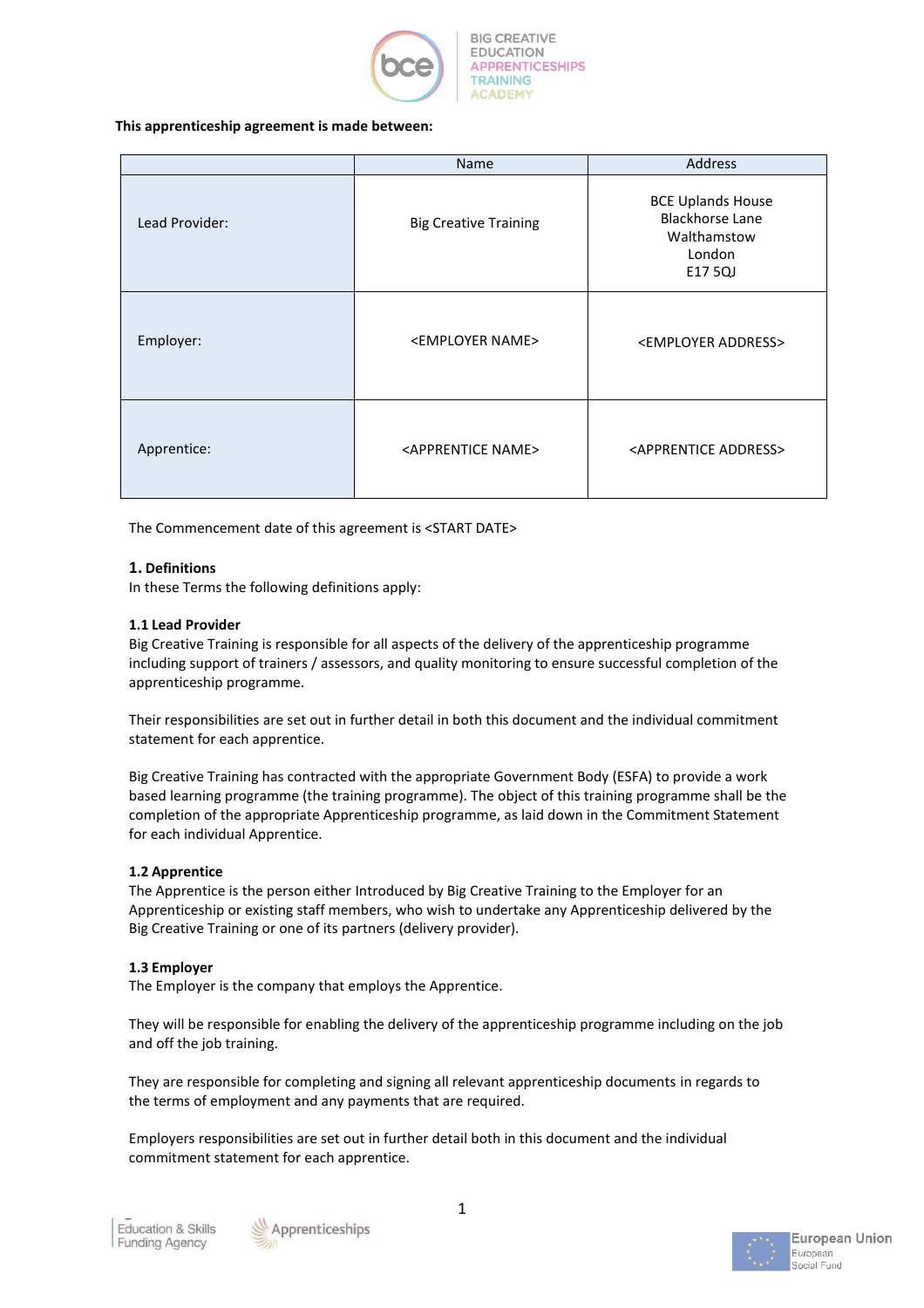

## **1.4 Education & Skills Funding Agency (ESFA)**

ESFA is the single funding agency accountable for funding education and training for children, young people and adults, it is an executive agency, sponsored by the Department for Education.

### **1.5 Office for Standards in Education, Children's Services and Skills (Ofsted)**

Ofsted is the independent body responsible for the inspection and regulation of services that care for children and young people, and services providing education and skills for learners of all ages.

### **1.6 Common Inspection Framework (CIF)**

The common inspection framework sets out the principles that apply to inspection by Ofsted and the main judgements that inspectors make when conducting inspections

## **2. Employer Agreement**

## **2.1 Supervision**

It shall be the responsibility of the Employer to ensure that all apprentices participating in the elements of the training programme have a named and competent supervisor and that they will be supervised throughout the duration of the training.

## **2.2 Health, Safety and Wellbeing**

It shall be the responsibility of the Employer to ensure that all apprentices participating in the elements of the training programme provided by the Employer are covered by policies of Employers Liability Insurance (compulsory) and where required by Public Liability Insurance. Copies of these certificates are to be supplied to Big Creative Training upon request.

It is the responsibility of the Employer to ensure that their premises are registered with the relevant authority for Health and Safety purposes and that all relevant legislation is complied with.

The Employer shall provide participating apprentices with a healthy working environment, adequate welfare facilities and safe equipment. They shall ensure that safe systems of work exist and are followed and that adequate emergency arrangements exist and are understood by all participants. Risk assessments (including Young Person's risk assessment where required) shall be completed and maintained as required by legislation. The Employer will co-operate fully in the Health, Safety and Safeguarding assessment conducted by Big Creative Training and carry out any follow up action in a timely manner.

Where an apprentice taking part in the programme has been absent from elements of the training programme provided by the Employer, or has attended hospital, as a result of his or her suffering personal injury or developing a disease in consequence of attendance by him or her on the programme, the Employer shall immediately notify Big Creative Training and shall also record and notify such occurrences as required by [RIDDOR.](http://www.hse.gov.uk/riddor/)

The Employer shall make available all records (including policies of insurance) relating to the operation of the elements of the training provided by the Employer, as requested by Big Creative Training or the Body, and allow reasonable access to Big Creative Training, Body, Department for Education, National Audit Office and EC staff. The Employer agrees that information provided by it may be passed to the Body and to other bodies with which the Body works. e.g. the Department for Education, Department for Business, Innovation and Skills, the Skills Councils, the EU. At no time will information be passed to organisations for marketing and sales purposes. From time to time employers are approached to take part in surveys by mail and phone, which are aimed at enabling the Body and its partners to monitor performance, improve quality and plan future provision.



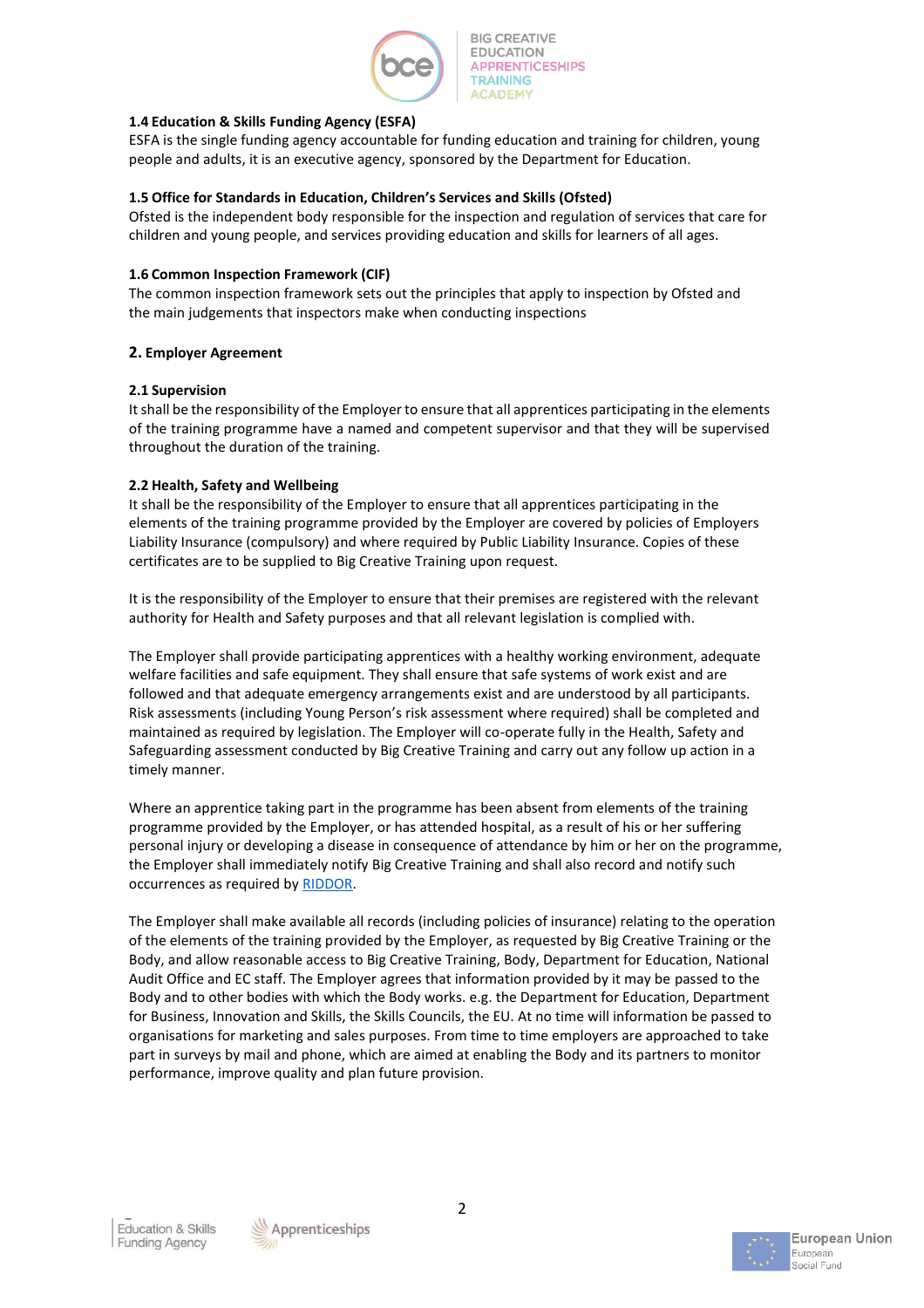

### **2.3 Training and Development**

The Employer will deliver an effective induction to participating apprentices on recruitment including adequate information and/or training on hours of work, breaks, holiday entitlement, wages, contract of employment, sickness procedures, disciplinary and grievance procedures, company Health and Safety policy and procedures, risk assessments, Equal Opportunities policy and procedure, prohibited areas and necessary personal protective equipment. The Employer shall provide all participating apprentices with information, instruction and training with regards to relevant legislation and good practice on an ongoing basis and as reasonably required by Big Creative Training or the Body.

The Employer shall pay his/her employees at the appropriate rate, with the provision that it shall not be less than the amount set out by current legislation.

The Employer shall monitor apprentice's attendance at work and report any concerns to Big Creative Training.

The Employer shall ensure that an Apprenticeship Agreement is in place for all employees completing an apprenticeship programme. This can be part of the written statements of terms and conditions of employment issued to their employees which need to meet the statutory requirements and are issued within the statutory timescales.

## **2.3.1 Holiday and annual leave**

Employees who work a 5-day week receive at least 28 days paid annual holiday (this is the statutory leave entitlement) You should pro-rata this for part time workers.

## **2.4 Off the Job Training**

The Employer shall ensure and support the learner to spend at least 20% of their time on programme on 'off the job training' within their usual working hours.

Off-the-job training (OTJT) is defined as learning which is undertaken outside of the normal day-to-day working environment and leads towards the achievement of an apprenticeship. It can take place at the BCT training Centre, employers premises or online.

OTJT is calculated as Hours worked Per Week x Working Weeks in a Year (46.4) x 20%

Please confirm the Weekly Contracted Hours for your Apprentice

The Apprenticeship training programme is delivered in a 12 month period on a roll on-roll off basis in order to prepare your apprentice for End Point Assessment (EPA)

Off the Job Training includes the following elements;

| <b>Off The Job Training</b>        | <b>Time Allocated</b>         | <b>Delivery Method</b>                      |
|------------------------------------|-------------------------------|---------------------------------------------|
| Face to face tutorials             | 2 days (13 hours per month)   | <b>BCT Training facility Creative Works</b> |
| Online study                       | Flexible guided study         | Undertaken during working hours             |
| Time spent writing assignments     | Flexible guided study         |                                             |
| Preparation for Assessment         | Flexible guided study         |                                             |
| <b>Additional Learning Support</b> | 1-1 with BCT specialist staff |                                             |
| Mentoring at work                  | Flexible<br>by agreement with | Flexible and planned with your              |
| Shadowing at work                  | employer and BCT work coach   | apprentice's workplace assessor             |
| <b>Industry Visits</b>             |                               |                                             |
| <b>Industry Competitions</b>       |                               |                                             |





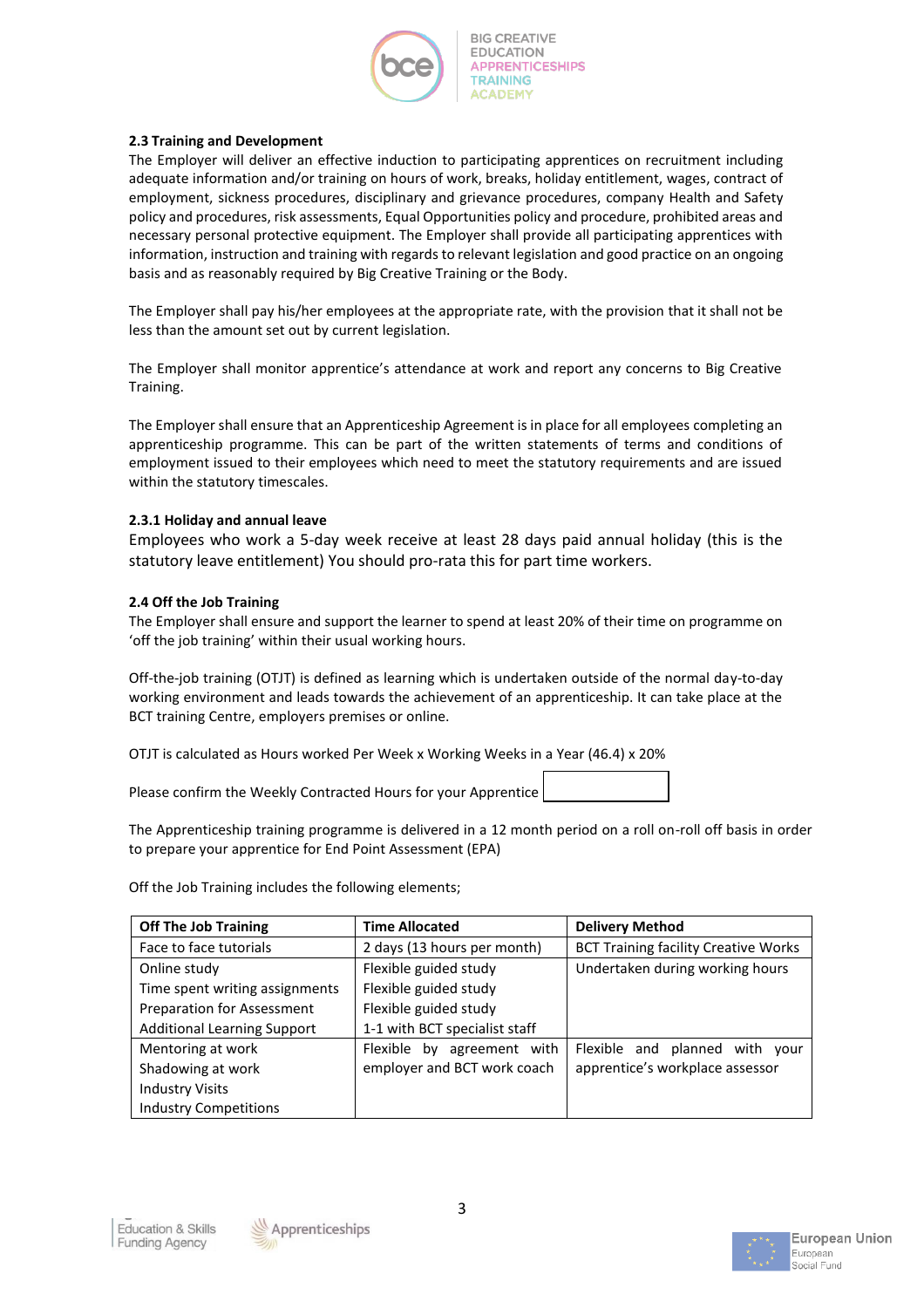

### **2.5 On Programme Assessment**

This assessment will consist of gathering a portfolio of evidence that covers the skills and behaviours of the apprenticeship standard. The apprentice will also participate in training sessions to cover knowledge and understanding aspects of the apprenticeship standard.

## **2.6 End Point Assessment (EPA)**

Once the learner has completed 12 months in employment and has completed the knowledge modules, professional qualification and gathered sufficient evidence in their summative portfolio, they will be ready for end point assessment (known as the Gateway to End Point Assessment).

This end point assessment will take place through an independent assessment provider and may consist of elements such as:

- An interview an end point assessment panel will question the learner on areas of their summative portfolio evidence that meets the standard
- Synoptic project a short pre-defined project undertaken in a controlled environment
- Employer reference
- Summative portfolio

The Employer shall ensure that reasonable time and facilities are made available for employees undertaking the programme to gather material from work for their evidence portfolios and other work as may be necessary to complete their qualification(s) and to be observed undertaking their normal activities in the workplace.

The Employer agrees to see Big Creative Training's delivery staff, by appointment, approximately every 10 -12 weeks and contribute to the progress review process. The Employer agrees to assist and cooperate with Big Creative Training to enable them to deliver the training in compliance with the ESFA Funding Rules and Ofsted Common Inspection Framework requirements. The employer further agrees, upon request, to supply Big Creative Training with any information they may reasonably require in relation to any Apprentice or the delivery of any training.

**2.6.1** If the apprentice fails to pass their end point assessment, the cost of any further re-sit will be split 50/50 between the employer and Big Creative Training.

| <b>Apprenticeship Standard</b> | <b>End Point Assessor</b>              | Re-sit Fee $-50%$ |
|--------------------------------|----------------------------------------|-------------------|
| <b>Digital Marketer</b>        | <b>City and Guilds</b>                 | £975              |
| <b>Junior Content Producer</b> | <b>AIM Awards</b>                      | £525              |
| <b>Visual Effects</b>          | <b>AIM Awards</b>                      | £525              |
| <b>Music Assistant</b>         | <b>Instructus Skills</b>               | £325              |
| <b>Events Assistant</b>        | <b>Professional Assessment Limited</b> | £150              |





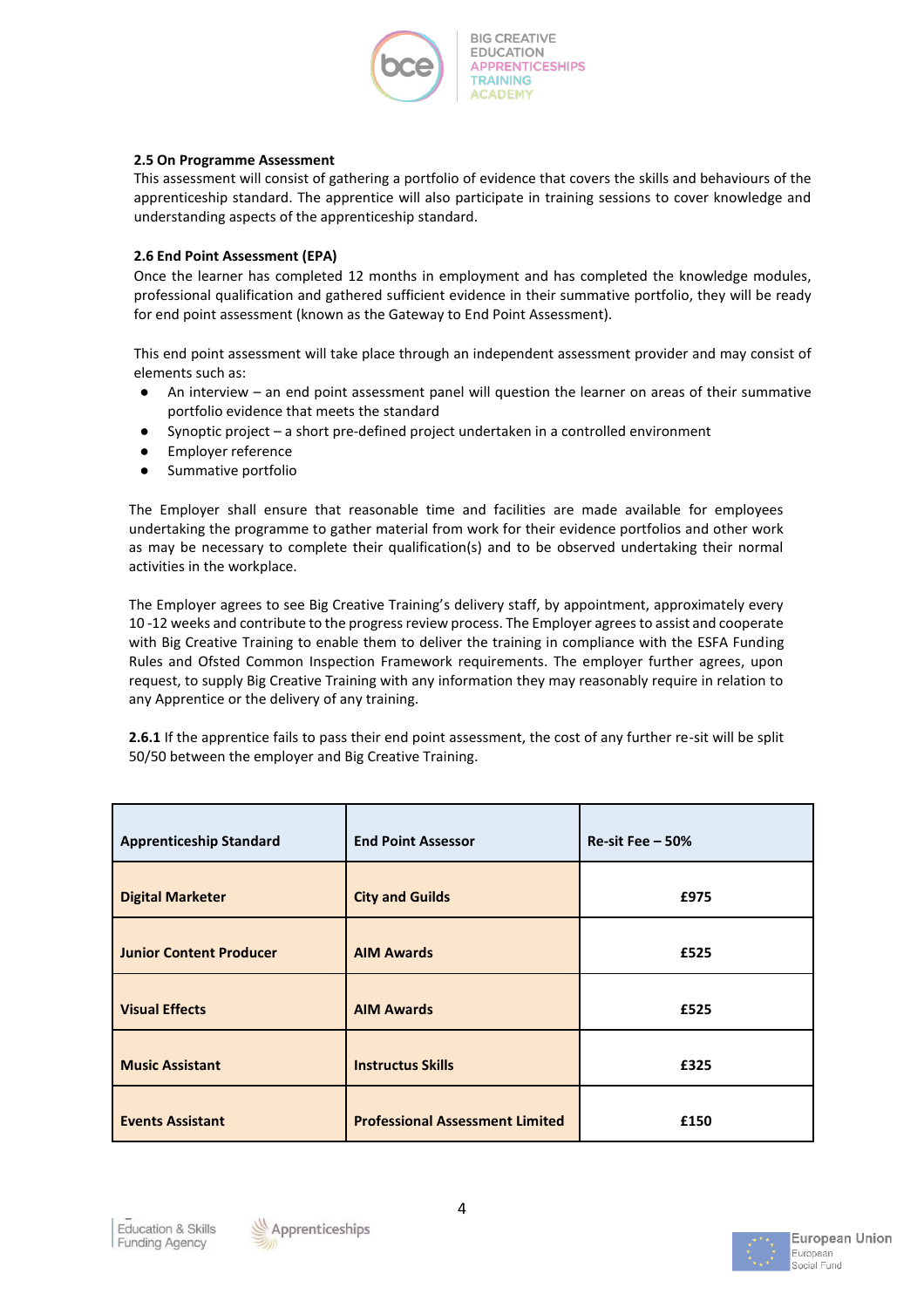

### **End Point Assessment Costs**

Big Creative Training confirm that the cost of End Point Assessment will not exceed 20% of the agreed training cost.

The below tables detail the elements eligible for funding from employer's digital account or government/employer co- investment and necessary to meet Apprenticeship Programme.

| Elements eligible for funding from<br>employers digital account or<br>government/employer co- investment and<br>necessary to meet Apprenticeship<br>Programme | Organisation<br>Delivering<br><b>Training</b> | Organisation<br>Delivering End<br>Point<br>Assessment | <b>Start Date</b>             | Planned<br>Completion<br>Date |
|---------------------------------------------------------------------------------------------------------------------------------------------------------------|-----------------------------------------------|-------------------------------------------------------|-------------------------------|-------------------------------|
| <apprenticeship pathway=""></apprenticeship>                                                                                                                  | <b>BCT</b>                                    | $<$ EPA<br>PROVIDER>                                  | <start<br>DATE&gt;</start<br> | <end date=""></end>           |
| Maths                                                                                                                                                         | <b>BCT</b>                                    |                                                       | <start<br>DATE&gt;</start<br> | <end date=""></end>           |
| English                                                                                                                                                       | <b>BCT</b>                                    |                                                       | <start<br>DATE&gt;</start<br> | <end date=""></end>           |

### **2.7 Wages**

The Employer agrees to pay the Apprentice at least the Apprenticeship UK National Minimum Wage of £4.30 for the first 12 months of the apprenticeship, from the start date.

The Employer agrees to pay the Apprentice th[e UK National Minimum Wage](https://www.gov.uk/national-minimum-wage-rates) for any employment that extends beyond the initial 12 months.

The table below outlines the current UK National Minimum Wage rates, accurate as of March 2021.

|                                    | 23 and over 21 to 22 18 to 20 Under 18 Apprentice |                   |       |
|------------------------------------|---------------------------------------------------|-------------------|-------|
| <b>April 2021 (new rate)</b> £8.91 |                                                   | £8.36 £6.56 £4.62 | £4.30 |

Apprentices should be paid via PAYE and all payments and related administration are the responsibility of the Employer. In the event of non-payment or withholding of wages the Lead Provider may seek legal recourse on behalf of the apprentice.

### **3. Lead Provider Agreement**

### **3.1 Health, Safety and Wellbeing**

Big Creative Training shall ensure that the Health, Safety and Safeguarding assessment is conducted by a trained and competent member of staff. Advice on Health and Safety compliance and sources of



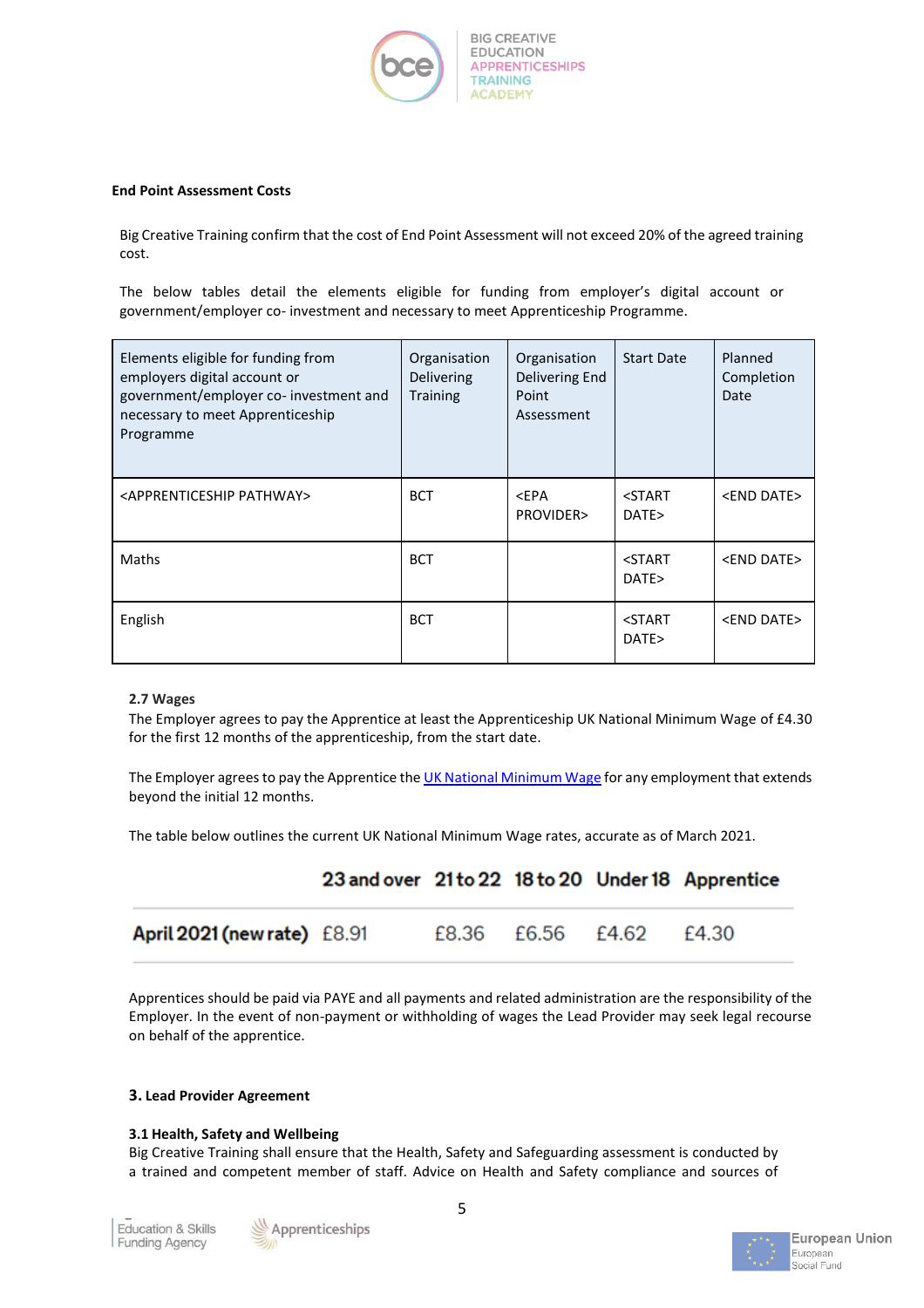

information will be provided to the Employer where agreed.

It shall be the responsibility of Big Creative Training to ensure that apprentices attending off-job training are provided with a healthy working environment, adequate welfare facilities and safe equipment. Big Creative Training will ensure that adequate supervision and emergency arrangements exist and that they are understood by all participants.

Big Creative Training will ensure that all training premises are registered with the relevant authority for Health and Safety purposes and that all relevant legislation is complied with. This includes completion and maintenance of risk assessments.

Big Creative Training will ensure that where legally required, staff have been CRB checked prior to delivery of the learning programme.

Big Creative Training shall provide a transparent system for dealing with compliments and complaints. Responses to complaints will comply with timescales set out in the procedure and levels of service as described in the Complaints Procedure.

Big Creative Training will take all reasonable steps to ensure the safeguarding of apprentices and we will support you if you have any concerns. If there is anything arising which gives you cause for concern about your wellbeing please let your tutor, assessor or course manager know immediately.

## **3.2 Training Delivery**

Big Creative Training shall provide information to the Employer regarding the Apprenticeship programme and agree clear and specific outcomes that will contribute directly to the successful achievement of the Apprenticeship (including accredited and non-accredited elements).

Apprenticeship programmes will be delivered through a variety of methods and may consist of; individual or group teaching, e-learning, distance learning, coaching, mentoring, feedback and assessment, collaborative/networked learning with peers or guided study as set out in each learners Individual Learning Plan.

### **3.2.2 Workplace Assessor**

Big Creative Training agrees to assign a workplace assessor to conduct regular progress reviews, oneto-one support and provide up-to-date information regarding progress and academic achievement.

Appointments will be conducted with prior agreement of the Employer and Big Creative Training will ensure that notice of cancellation is given wherever possible. Staff will conduct themselves in a professional manner at all times.

An assessor will arrange the first workplace appointment and ILP (individual learning plan) session to take place within 2 weeks of the apprenticeship start date.

After this reviews will take place approximately every  $10 - 12$  weeks.

Big Creative Training will collect, use and retain information provided by the Employer in accordance with the Data Protection Act 2018. This includes treating and safeguarding all information as private and confidential and keeping safe all documentation, discs and other media recording. Big Creative Training will not disclose information without prior permission from the Employer. All data will be processed in line with the GDPR policy and privacy notices available at [http://www.bcepolicies.com/public](http://www.bcepolicies.com/public-documents/)[documents/](http://www.bcepolicies.com/public-documents/)

### **3.3 Subcontracting**

If a subcontractor is used by Big Creative Training to provide any of the services agreed with the employer then Big Creative Training will monitor and manage said subcontractor (Delivery Provider) in accordance with ESFA funding rules.



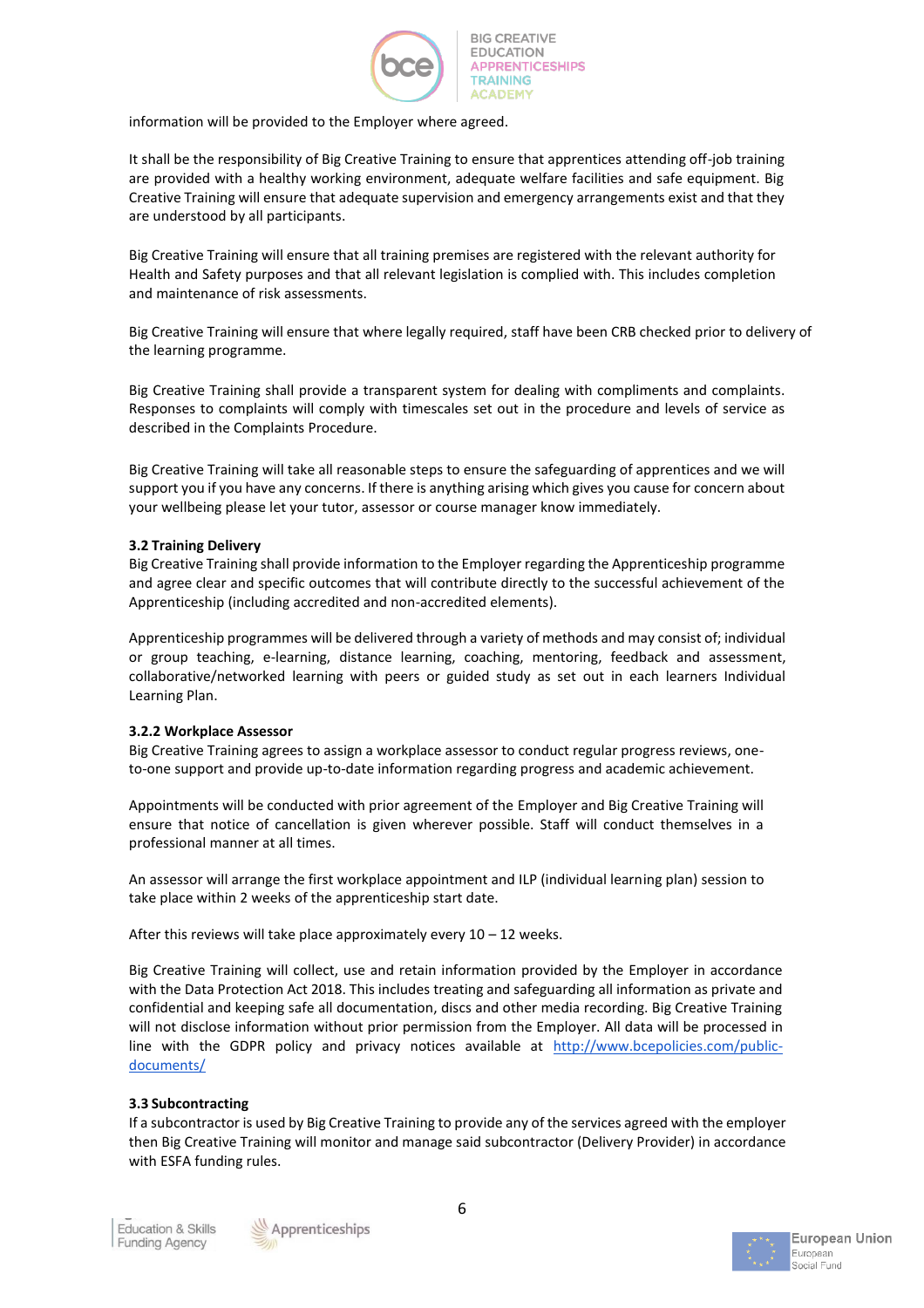

### **4. Funding Process & Payment Schedule**

## **4.1 Programme Funding**

The cost of training and end-point assessment for this apprentice will be:

# <APPRENTICESHIP COST>

The employer agrees to pay 5% of this cost (up to maximum funding band for each Apprentice). The government will contribute the remaining 95%.

The 95% government contribution will not exceed the funding band maximum for the apprenticeship regardless of any final price agreed between the employer and Big Creative Training.

## **4.1.1 Small Employers Waiver**

ESFA will waive the 5% co-investment requirement for employers with fewer than 50 employees if the apprentice is defined as a 16- to 18-year-old or a 19- to 24-year-old who is a care leaver or has an education, health and care plan.

This waiver only applies to the 5% co-investment element of the agreed price up to the value of the maximum funding band for the apprenticeship. Where the agreed price exceeds the maximum funding band the employer agrees to pay the additional cost of training in full and at such a time as set out in the payment schedule at Appendix B.

ESFA will continue to waive the 5% co-investment for an individual apprentice if the employer grows to 50+ employees after the start of the individual apprenticeship as the eligibility for the waiver is based on the status at the start of the apprenticeship with that employer.

ESFA define the number of employees as the number of people with a contract of employment. This must be calculated using the average number of employees with a contract of employment in the 365 days before the apprentice is recruited. If the average number of employees is 49 and the recruitment of apprentices takes this number to 50, the employer will still be eligible to receive this extra support. However, if the average number of employees is 50 and the recruitment of apprentices takes this number to 51, the employer will not be eligible to receive this extra support and will need to make the 5% co-investment contribution.

If the employer is eligible for the small employer extra support payment before any apprenticeship starts they must complete the small employer waiver declaration at Appendix D. The employer agrees to provide evidence that they employed an average of 49 or fewer employees in the 365 days before the apprentice was recruited should this be requested.

## **4.1.2 Use of Funding**

Funding provided via ESFA & 5% employer co-investment must only be used for activity directly related to the apprenticeship in that it must only be used to pay for training and assessment, including endpoint assessment, to attain an apprenticeship that is eligible for funding up to the limit of the funding band. This includes the following:

- Off-the-job training through an externally-contracted provider or evidenced costs for employerprovider delivery.
- Registration and examination (including certification) costs associated with mandatory qualifications excluding any licence to practise.
- Planned on-programme assessment (progress reviews) and the formal end-point assessment costs including any costs associated with the completion certification for the apprenticeship.
- Distance, online or blended learning relating to the off-the-job training element of an apprenticeship.
- Materials (non-capital items) used in the delivery of the apprenticeship standard. By materials (non-



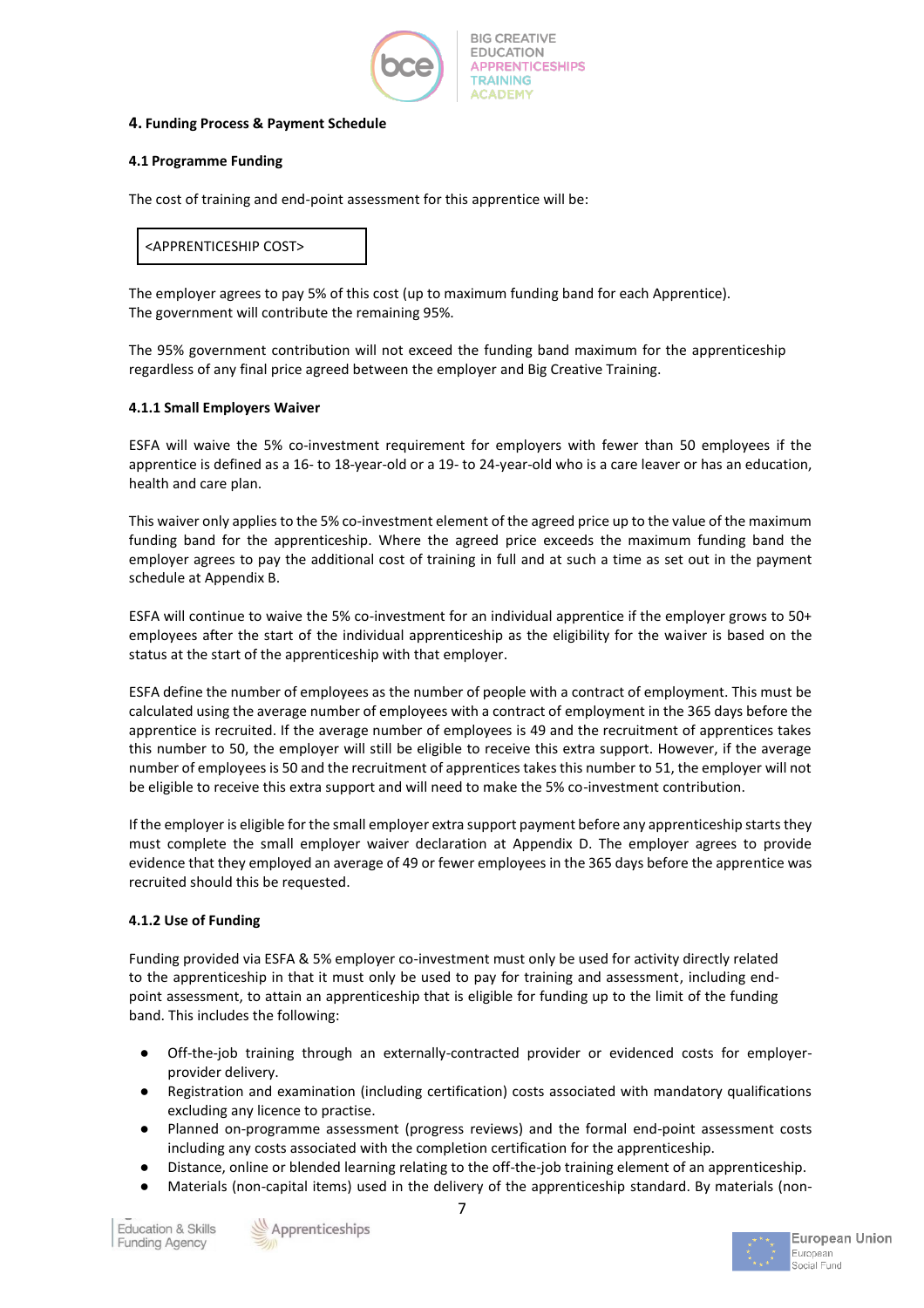

capital items) we mean the equipment or supplies necessary to enable a particular learning activity to happen. These items would not normally have a lifespan beyond the individual apprenticeship being funded.

- Any administration directly linked to the training and assessment, including end-point assessment.
- Funding to re-take mandatory qualifications or the end-point assessment, providing additional learning takes place.
- Accommodation costs for learning delivered through residential modules where the residential learning is a requirement for all apprentices.
- Costs of an apprentice taking part in a skills competition if the employer and provider have agreed that participation in the competition directly contributes to helping that individual achieve the apprenticeship standard.

The costs of taking part in any of the above activities are included in the negotiated price of training and end- point assessment, agreed between the employer, provider and apprentice assessment organisation. If this means the total price exceeds the maximum of the funding band, then the employer agrees to pay in full the difference between the band maximum and the agreed price.

Big Creative Training will manage the funding, including additional payments due on behalf of the employer and invoice(s) will be submitted to the Employer on the date(s) specified in the attached Schedules.

## **4.1.3 Paying Contributions**

Big Creative Training offer a direct debit payment option to employers:

- Payment by 12 monthly instalments from commencement of the apprenticeship
- Payment can also be made in full or quarterly by arrangement with BCT finance department

These payments will be taken by direct debit. Big Creative Training will provide the employer with a direct debit instruction which must be completed and activated on receipt, this will be sent via e-mail on commencement of the apprenticeship.

The Employer agrees to make payments due in accordance with the agreed payment schedule as attached at Appendix B.

Prompt payment of contributions by the employer for training and assessment delivery and by Big Creative Training for additional employer payments are part of the principles of the partnership arrangements which support the apprenticeship. All parties are expected to make prompt payments in accordance with this written agreement and the schedule of payments secured herein at the start of the apprenticeship.

## **4.2. English and maths**

Where an apprentice does not already hold a GCSE grade 4+ (A-C) in maths and/or English they will be required under ESFA rules to reach a basic level of English and maths, even where this is not a mandatory requirement for the apprenticeship.

The basic requirements are that for apprentices working towards a level 3 apprenticeship, they must achieve maths & English at Level 2 as a minimum.

The employer will not be required to contribute financially for the training of English and maths but must provide time and support to individuals to achieve these qualifications.

BCT will be directly responsible for the delivery and assessment of Maths & English programmes if required.

## **4.3 Employer Incentive Payments**

The ESFA will generate incentive payments totalling £1,000 for the employer if the apprentice is defined as a 16- to 18-year-old or a 19-24-year-old who is a care leaver or has an education, health and care plan.



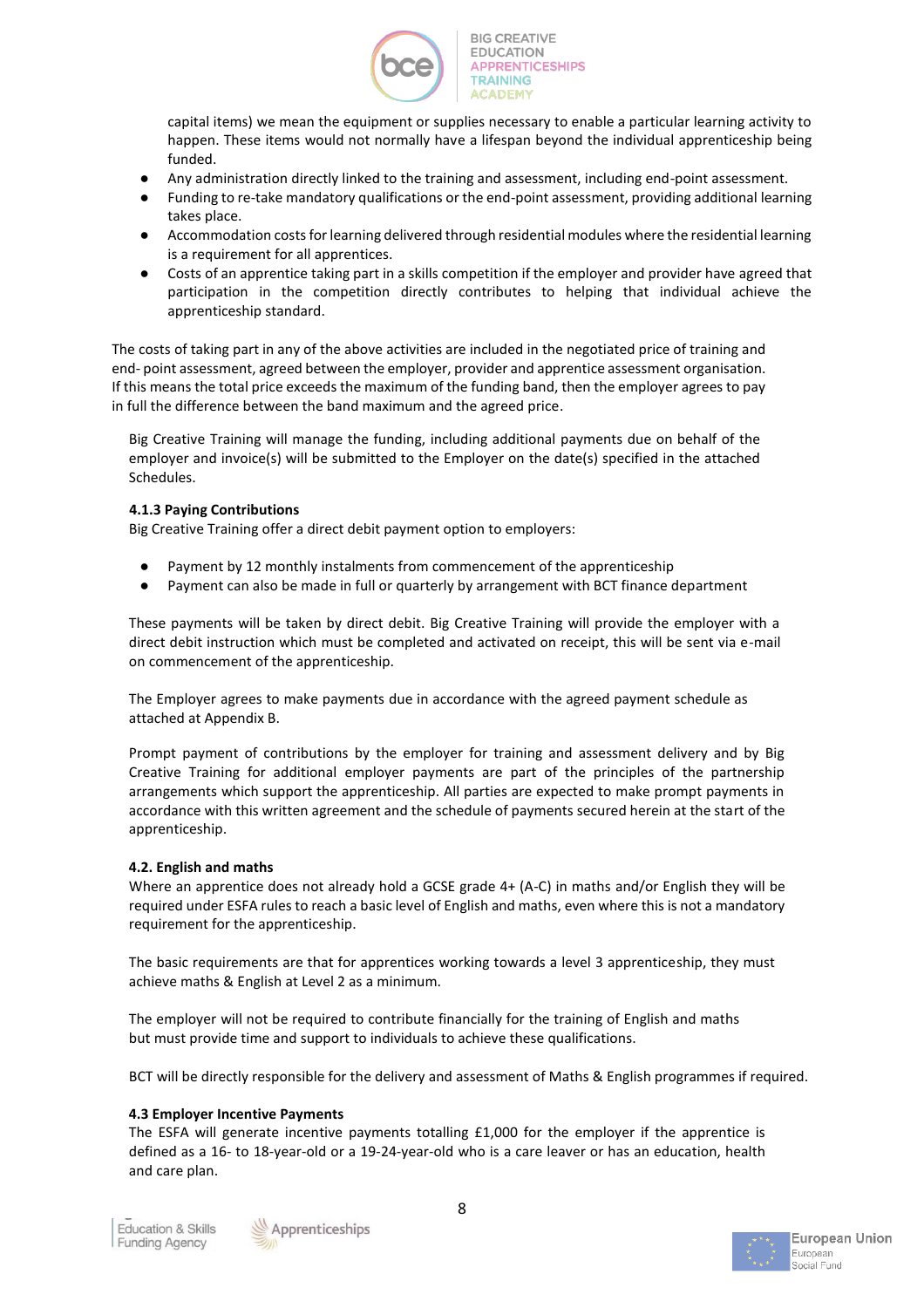

These payments will be split into two equal payments where the apprentice is still actively in learning at 90 days and 365 days, with evidence of this being present. Payments will be generated one month in arrears and Big Creative Training will arrange a BACs payment within 10 working days of receipt of said additional payment from ESFA provided a completed Employer Additional Payment Claim form has been submitted at the start of the individuals' apprenticeship, this form can be found at Appendix C.

## **4.4 Supplement Fees (Music Assistant)**

Our Music Assistant standard has been tailored to meet the needs of an administration role within a music industry setting. We have adapted the content to ensure it reflects current working practices and developed additional criteria to ensure its relevance. Moreover, we have recruited music label and PR experts to deliver the course content and maximise the impact of learning. The cost of this resource is factored into the overall delivery and will be issued to BCT as a supplement fee alongside the cost of the business admin standard.

## **4.5 Withdrawal Fees & Refunds**

In the event the learner withdraws from the programme, including termination of employment by the Employer, payment for the total cost of training up to the date of withdrawal, will be calculated pro-rata for time on programme. Where the total paid to date is greater than the pro-rata cost of delivery of the apprenticeship, the appropriate refund will be issued by Big Creative Training in line with ESFA requirements. Where the total paid is less than the pro-rata cost of the delivery to date an invoice will be issued to the Employer to cover the outstanding balance due and payment will be due 28 days from the date issued.

## **5. Penalty Fees**

Big Creative Training will charge the Employer interest on the outstanding sum at the rate specified from time to time in the late payment of Commercial Debts (Interest) Act 1998 from the date the payment became due until actual payment is made irrespective of whether the date of payment falls before or after the date of any judgment or award in respect of the same.

## **6. Confidentiality and Data Protection**

All information relating to an Apprentice is confidential and subject to the Data Protection Act 1998 ("DPA") and is provided solely for the purpose of providing training to the Apprentice. Such information must not be used for any other purpose nor divulged to any third party and the Employer undertakes to abide by the provisions of the DPA in receiving and processing the data at all times. In addition, information relating to Big Creative Training's business which is capable of being confidential must be kept confidential and not divulged to any third party, except information which is in the public domain.

## **7. Liability**

Big Creative Training shall not be liable under any circumstances for any loss, expense, damage, delay, costs or compensation (whether direct, indirect or consequential) which may be suffered or incurred by the Employer arising from or in any way connected with Big Creative Training delivering training. For the avoidance of doubt, Big Creative Training does not exclude liability for death or personal injury arising from its own negligence or for any other loss which it is not permitted to exclude under law.

### **8. Notices**

All notices which are required to be given in accordance with this Agreement shall be in writing. Any such notice shall be deemed to have been served: if by hand when delivered, if by first class post 48 hours following posting and if by email or facsimile transmission.

### **9. Severability**

If any of the provisions of these Terms shall be determined by any competent authority to be unenforceable to any extent, such provision shall, to that extent, be severed from the remaining terms, which shall continue to be valid to the fullest extent permitted by applicable laws.



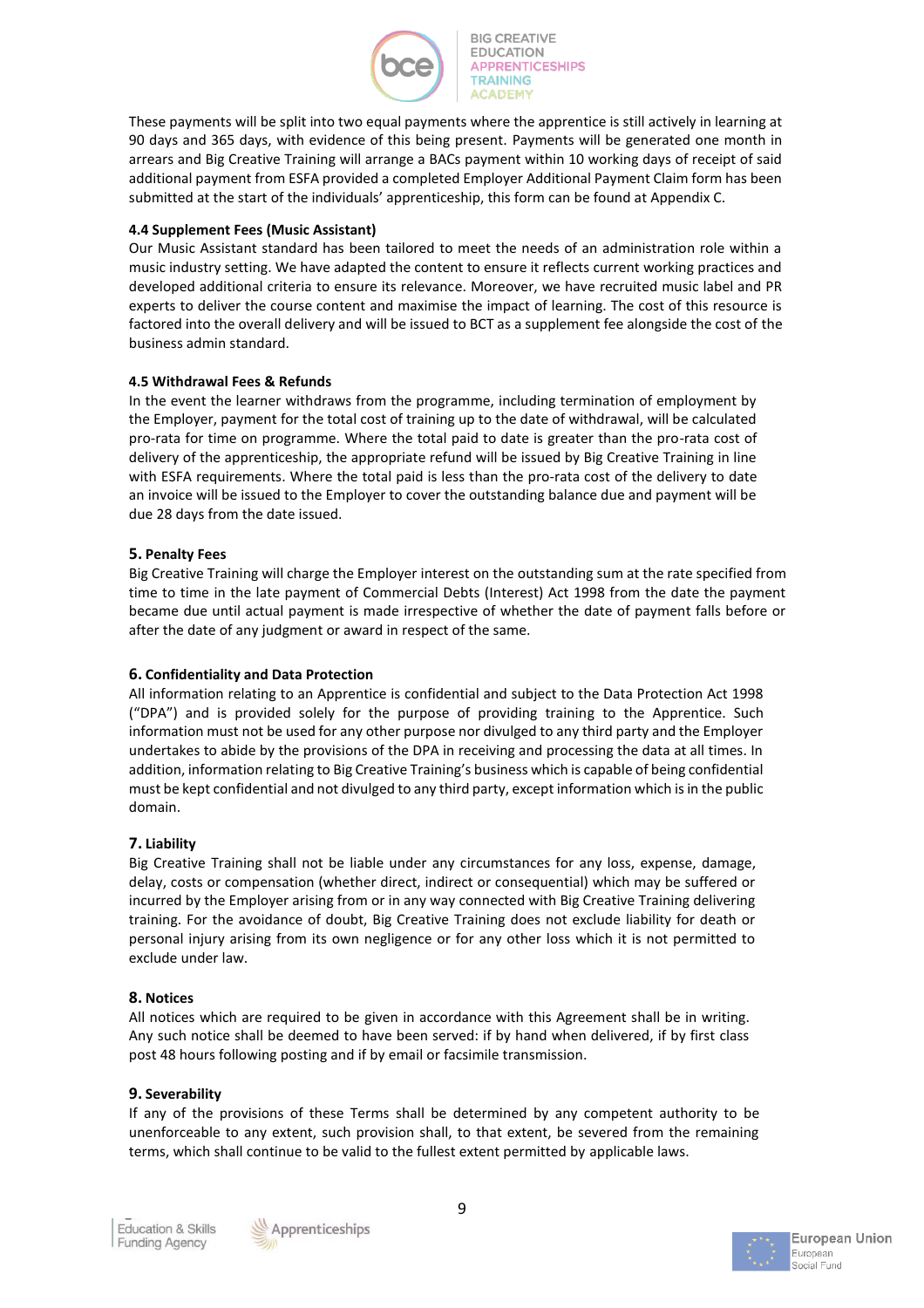

## **10. Governing Law and Jurisdiction**

These Terms are governed by the law of England & Wales and are subject to the exclusive jurisdiction of the Courts of England & Wales.

## **11. Complaints**

Big Creative Training will deal with any complaints in an open and transparent manner with the view to resolving issues in line in the complaints policy which can be found at Appendix A.

## **12. Term and Termination**

- This Agreement shall commence on the Commencement Date and shall continue unless and until terminated as provided by the terms of this Agreement.
- Either Party may terminate this Agreement on 30 days written notice to the other Party.
- The termination of this Agreement is without prejudice to the rights, duties and liabilities of either party accrued prior to termination
- The clauses in this Agreement which expressly or impliedly have effect after termination will continue to be enforceable notwithstanding termination
- On termination or expiry of this Agreement howsoever arising:
	- outstanding monies due from the Employer to the provider for the period of employment only shall become immediately payable by the Employer and nothing further;
	- the Parties shall cease to promote, market or advertise the Apprenticeships; and
	- each party shall honour any outstanding services due to the other at the date of termination.
- Upon termination for any reason or expiry, the Parties shall permit those Apprentices who are registered with the Parties at the date of termination, to continue until the due completion date for such Apprenticeship.
- Upon termination or expiry of this Agreement, the Parties shall continue to work together in good faith to conclude any outstanding administrative, audit or other Apprentice requirements that may exist prior to the commencement of the following Academic Year to ensure Apprentices are able to continue with or start new Apprenticeships with the provider or any other third party. For the avoidance of doubt any actions required to conclude any outstanding administrative, audit or other requirements shall be considered a consequence of termination of this Agreement and shall not constitute a new agreement between the Parties.
- Upon termination for any reason or expiry, the employer agrees that they will be liable to pay a referral fee if employing the apprentice directly before the completion of the 12 month Apprenticeship Programme. This amount will be £5000 payable to BCT 30 days after the termination date of the apprentice.

## **13. Terms and Conditions of Training Agreement**

These terms of business and the attached Schedule(s) constitute the contract between Big Creative Training (Lead Provider) and the Employer for the supply of Training, and are deemed to be accepted by the Employer by virtue of an agreement or the Engagement of an Apprentice.

These Terms contain the entire agreement between the parties and unless otherwise agreed in writing, these Terms prevail over any other terms of business or purchase conditions (or similar) put forward by the Employer.

No variation or alteration to these Terms shall be valid unless the details of such variation are agreed between Big Creative Training and the Employer and are set out in writing and a copy of the varied terms is given to the Employer stating the date on or after which such varied terms shall apply.

I can confirm I have read and agree with the contents of this Written Agreement and attached appendices and sign to acknowledge I accept and agree with the terms therein including appendices A – E:



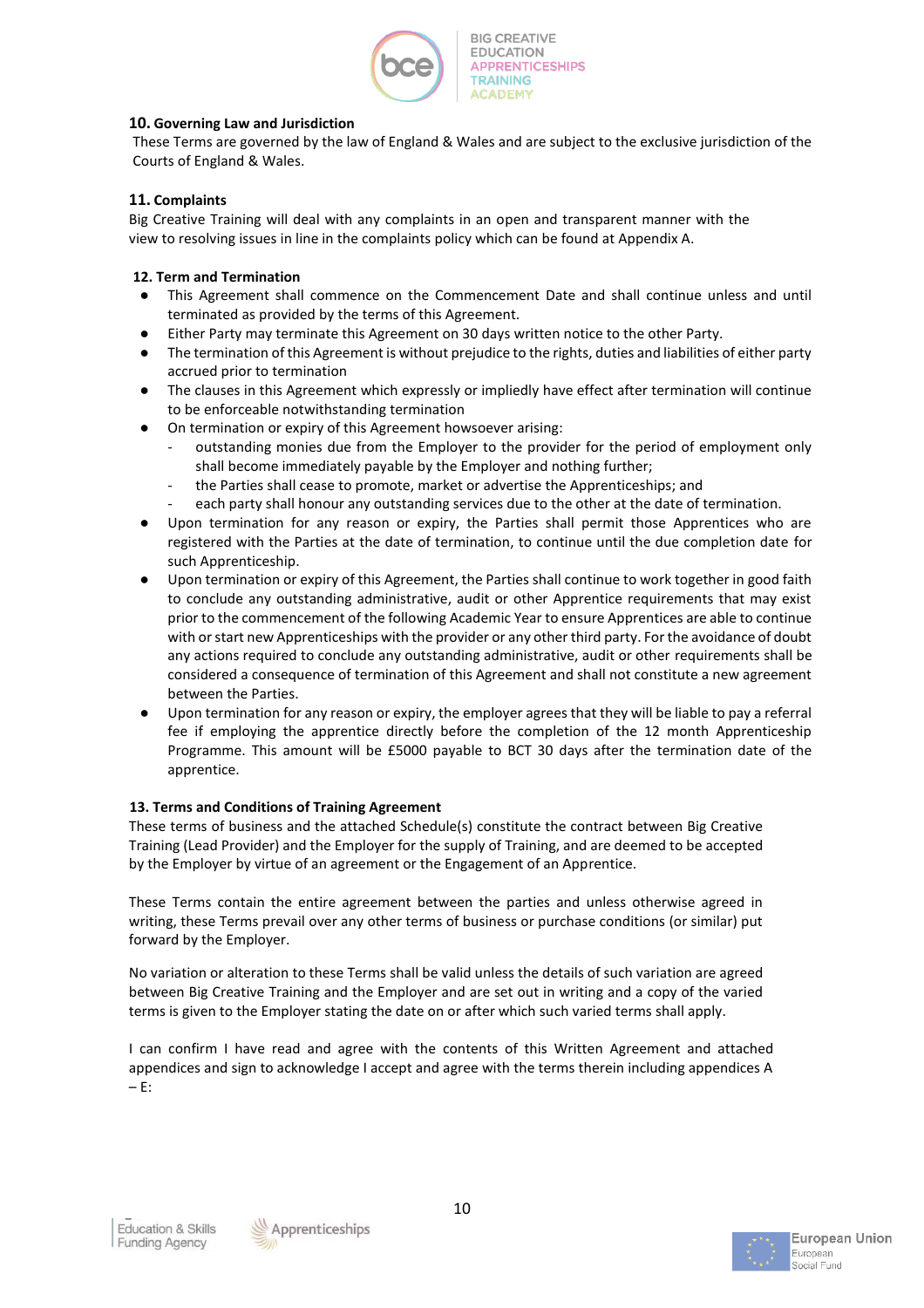

| Authorised to sign for and on behalf of Big Creative<br><b>Training</b> |                            | Authorised to sign for and on behalf of the<br>Employer |                                   |  |
|-------------------------------------------------------------------------|----------------------------|---------------------------------------------------------|-----------------------------------|--|
| Signature                                                               |                            | Signature                                               |                                   |  |
| Name in<br>Capitals                                                     | <b>Michael Roberts</b>     | Name in<br>Capitals                                     | <employer contact=""></employer>  |  |
| Position                                                                | <b>Employer Engagement</b> | Position                                                | <employer position=""></employer> |  |
| Date                                                                    | <start date=""></start>    | Date                                                    | <start date=""></start>           |  |



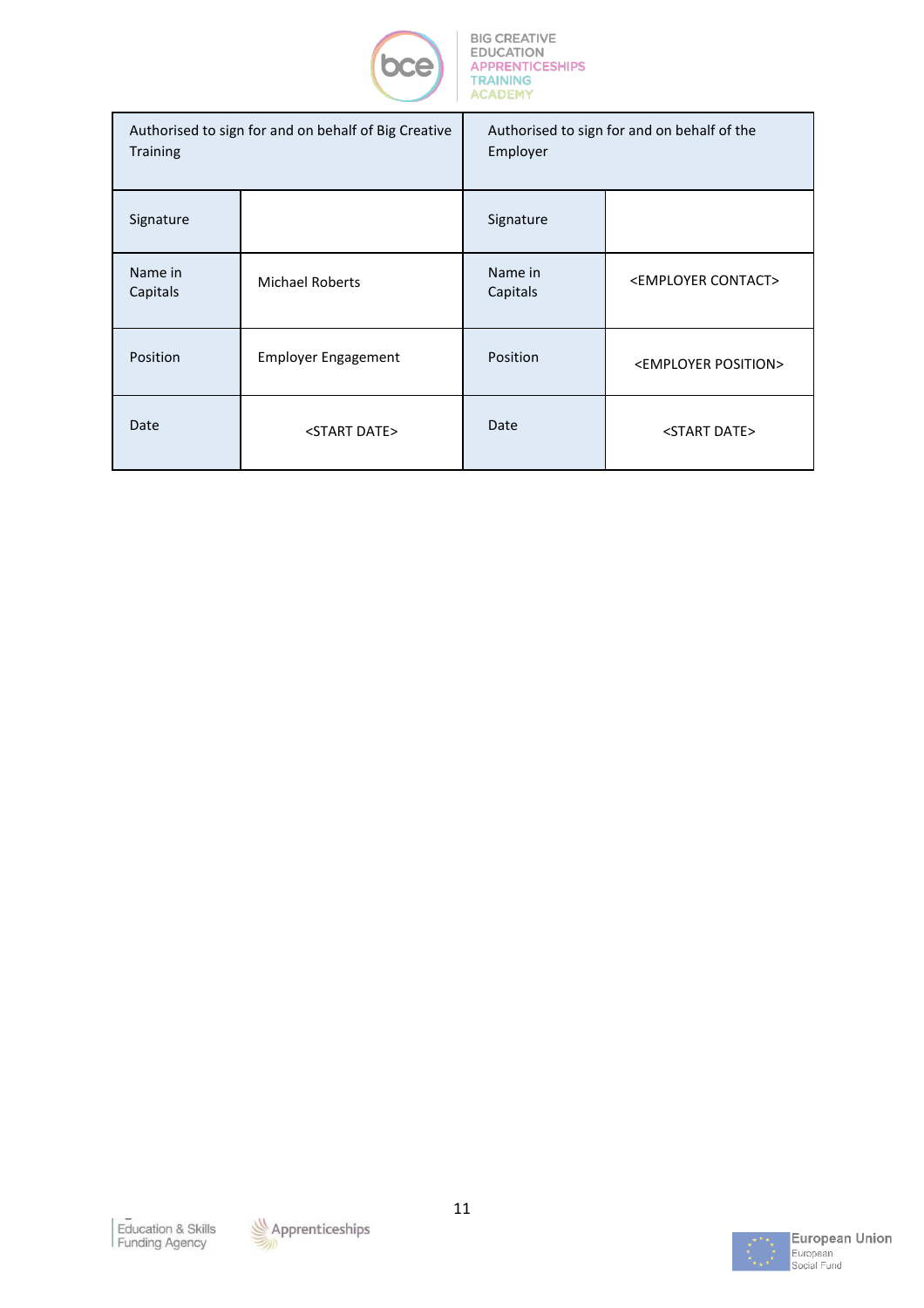

### **Appendix A - Complaints Policy**

The Big Creative Training Complaints Policy & Procedure provides the framework within which anyone who has experienced dissatisfaction with the organisation is able to raise their concerns and also aid staff to effectively deal with complaints from learners, parents, customers, employers, contractors, local residents, visitors and others. It does not replace the organisation's procedures for academic appeals and disciplinary action those procedures should still be used where appropriate.

## **Informal Stage**

It is recognised that many concerns will be raised informally that can and should be dealt with immediately. Normally these concerns should be raised promptly and directly with the relevant tutor, assessor, internal quality assurer or manager/supervisor. Similarly concerns should be raised promptly and directly with the individual against whom there is a concern. In cases where this may not be possible, there are a number of people who could be approached. The aim is to resolve informal concerns quickly, keep matters low-key and enable mediation between the complainant and the individual to whom the matter has been referred. This is entirely appropriate where it can be achieved. However, if concerns are not satisfactorily resolved in this way Complainants may follow the Big Creative Trainings Formal Procedures for handling Complaints as specified below.

### **Formal Stage Purpose**

The formal procedures are intended to ensure that all complaints are handled fairly, consistently and wherever possible resolved to the complainant's satisfaction.

## **Responsibility of Big Creative Training**

Big Creative Training welcomes issues being brought to its attention to enable it to improve its services. We will respond to any dissatisfaction with its services fairly and promptly;

- You will receive an initial response to your complaint within 15 working days
- A further more detailed response should be made if appropriate.
- You may be offered a meeting with the parties involved if appropriate.
- You may appeal to the Head of Service Excellence within 20 working days if you are dissatisfied with the outcome.
- Information on how to take the complaint further will be provided if you are not satisfied with the response from Big Creative Training.
- The Service Excellence & Support Centre Should Log all complaints on our logging system for Formal and Informal complaints.

### **Responsibility of the complainant**

The complainant will be expected to:

- Bring their complaint to the attention of the Big Creative Training within 12 weeks after the complaint occurred.
- Explain the problem as clearly and as fully as possible, including any action taken to date.
- Allow the Big Creative Training to deal with the matter.
- Recognise that some circumstances may be beyond the control of the Big Creative Training.
- **Confidentiality**

Except in exceptional circumstances, every attempt will be made to ensure that both the complainant and the Big Creative Training observe the confidential nature of issues. However, the circumstances giving rise to the complaint may be such that it might not be possible to maintain confidentiality and each complaint will be judged on its own merit. Should this be the case, the situation will be explained to the complainant and/or their representative. In the case of young people raising a complaint who are aged below 18 the Big Creative Training are obliged to inform their parents/guardian.



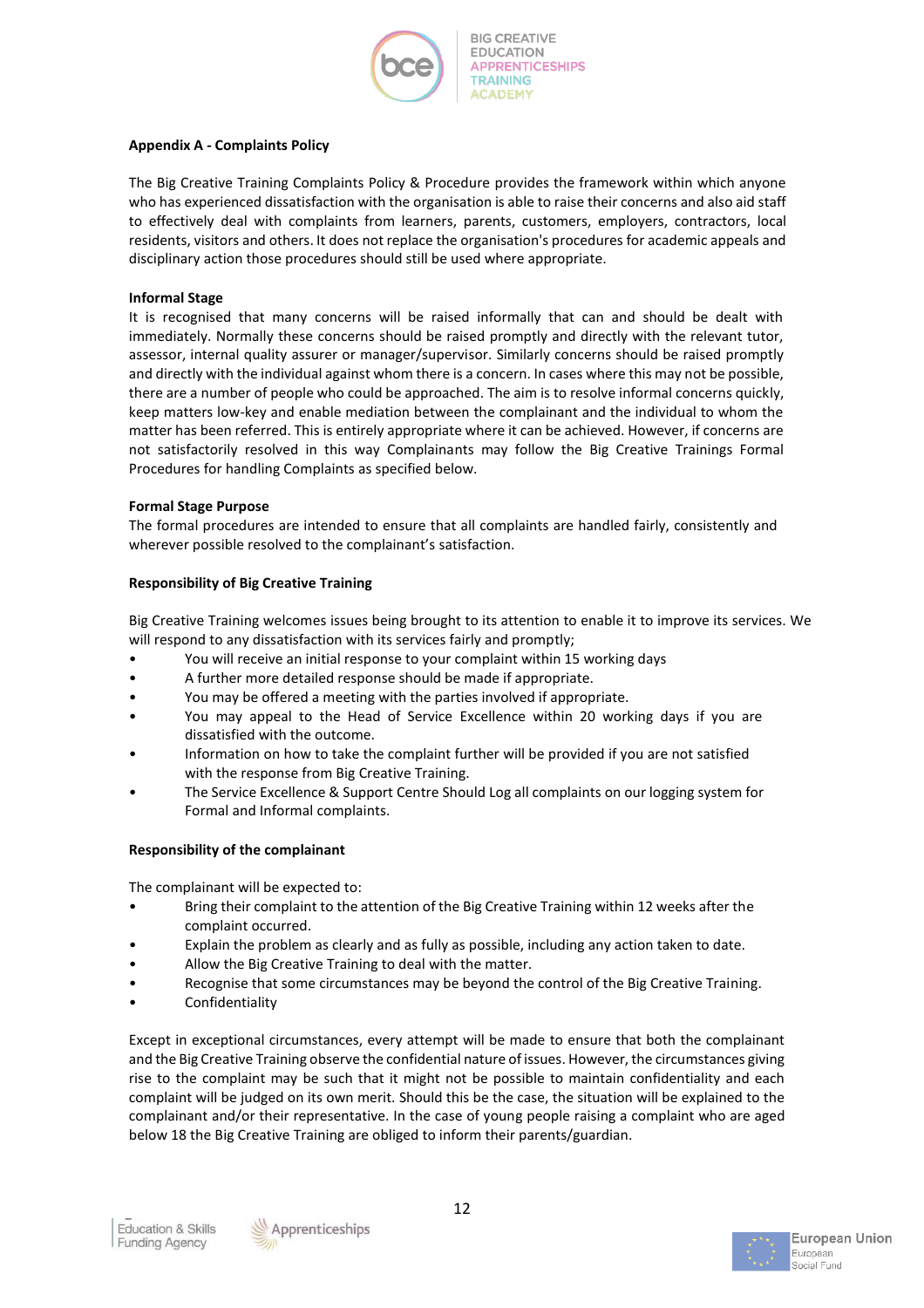

## **Appendix B - Payment Schedule**

| <b>Company Name</b>                                                                                                                                                           | <employer name=""></employer>                |                           |  |              |                                  |  |
|-------------------------------------------------------------------------------------------------------------------------------------------------------------------------------|----------------------------------------------|---------------------------|--|--------------|----------------------------------|--|
| Learner Name                                                                                                                                                                  | <apprentice name=""></apprentice>            | Date of<br><b>Birth</b>   |  |              | <apprentice dob=""></apprentice> |  |
| Start date                                                                                                                                                                    | <start date=""></start>                      | 12 months<br>Duratio<br>n |  |              |                                  |  |
| Apprenticeship<br>Programme                                                                                                                                                   | <apprenticeship pathway=""></apprenticeship> |                           |  |              |                                  |  |
| <b>Lead Provider</b>                                                                                                                                                          | <b>Big Creative Training</b>                 |                           |  |              |                                  |  |
| Delivery Provider                                                                                                                                                             | <b>Big Creative Training</b>                 |                           |  |              |                                  |  |
| Learner is aged 16-18 and meets overall Apprenticeship criteria<br>Yes.<br>No.<br>*If yes then eligible for 16-18 additional payment & Appendix C must be completed<br>$\ast$ |                                              |                           |  | $\mathsf{L}$ |                                  |  |
| Employer is a small employer with less than 50 employees<br>*If yes then eligible for small employer waiver & Appendix D must be completed                                    |                                              |                           |  |              | No.                              |  |

Payment Information

| Postal Invoice<br><b>Address</b>                                                                                     |                                                                                                                                                              |      |                                                             |        |   |
|----------------------------------------------------------------------------------------------------------------------|--------------------------------------------------------------------------------------------------------------------------------------------------------------|------|-------------------------------------------------------------|--------|---|
| Postcode:                                                                                                            |                                                                                                                                                              |      |                                                             |        |   |
| <b>Invoice Email Address:</b>                                                                                        |                                                                                                                                                              |      |                                                             |        |   |
| <b>Accounts contact</b><br>Name:                                                                                     |                                                                                                                                                              |      |                                                             |        |   |
| Accounts contact No.:                                                                                                |                                                                                                                                                              |      |                                                             |        |   |
| agreed as                                                                                                            | The overall cost of delivery including the cost of 'end point' assessment has been                                                                           | COST | <apprenticeship< td=""><td></td><td></td></apprenticeship<> |        |   |
| Overall ESFA Funding Contribution (95% of maximum funding band / 100% with<br>$\mathbf{f}$<br>small employer waiver) |                                                                                                                                                              |      |                                                             |        |   |
| VAT)                                                                                                                 | 5% Employer Co-Investment Contribution if no small employer waiver (excluding<br>£                                                                           |      |                                                             |        |   |
|                                                                                                                      | Additional Employer Contribution agreed (excluding VAT)                                                                                                      | N/A  |                                                             |        |   |
| <b>Overall Employer Contribution (excluding VAT)</b>                                                                 |                                                                                                                                                              | £    |                                                             |        |   |
| in 12 monthly instalments via direct debit.<br>Debit Guarantee form.                                                 | Employer Contribution to be invoiced in full at commencement and collected<br>I agree to make payments by direct debit and will complete the attached Direct | Yes  | П                                                           | N<br>O | П |
| <b>DD Authoriser Name:</b>                                                                                           |                                                                                                                                                              |      |                                                             |        |   |
| DD Authoriser e-mail:                                                                                                |                                                                                                                                                              |      |                                                             |        |   |
| <b>DD Authoriser</b><br>Telephone:                                                                                   |                                                                                                                                                              |      |                                                             |        |   |

| Employer Name:             | <employer contact=""></employer> |       |                               |
|----------------------------|----------------------------------|-------|-------------------------------|
| <b>Employer Signature:</b> |                                  | Date: | <start<br>DATE&gt;</start<br> |

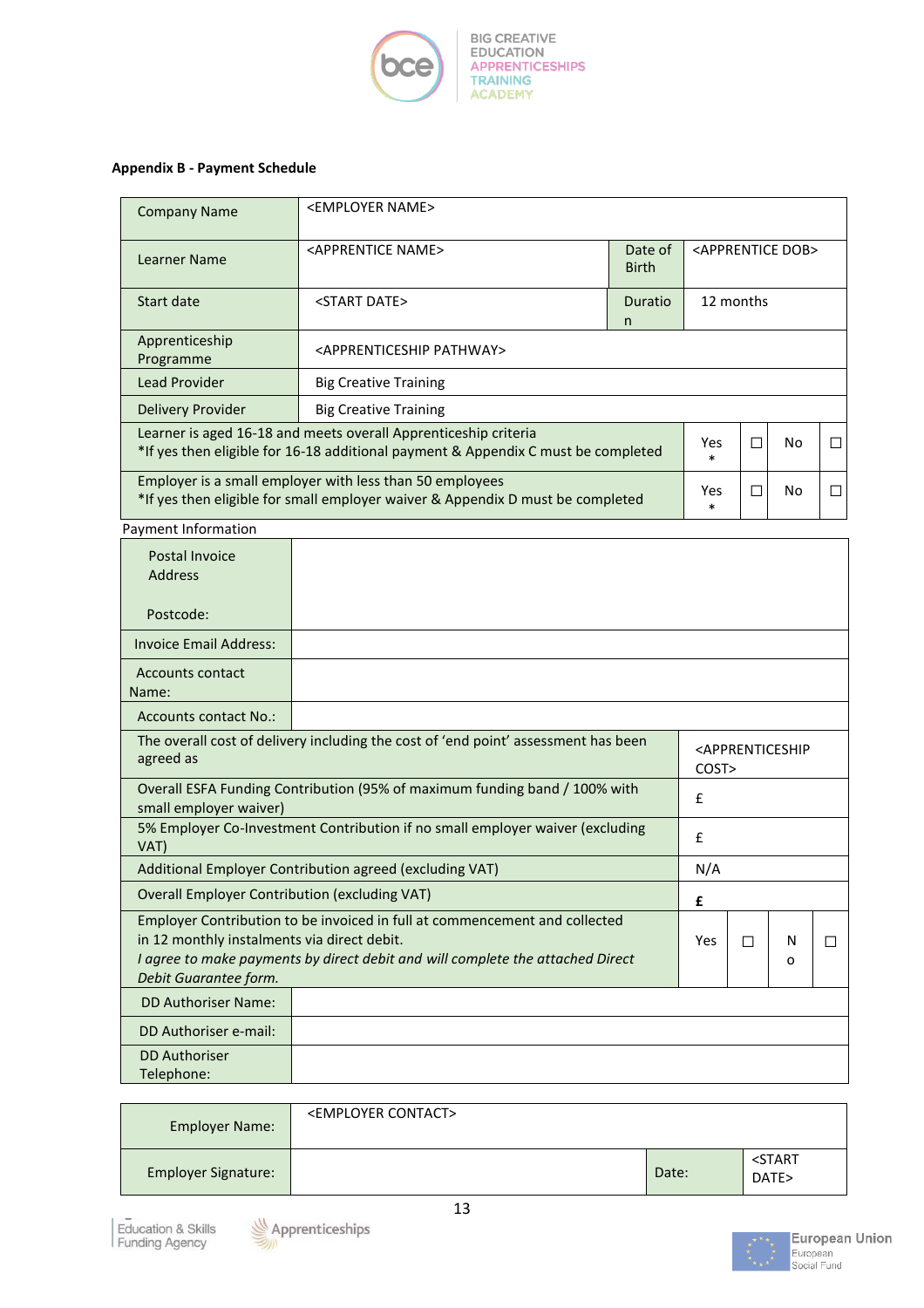

### **Appendix C - Employer Incentive Payment Claim Form**

I confirm that the <APPRENTICE NAME> below is aged 16-18 or is a 19- to 24-year-old who is a care leaver or has an education, health and care plan at the start of their apprenticeship.

| <b>Company Name</b>         | <employer name=""></employer>                |     |   |    |  |                         |                                        |
|-----------------------------|----------------------------------------------|-----|---|----|--|-------------------------|----------------------------------------|
| <b>Lead Provider Name</b>   | <b>Big Creative Training</b>                 |     |   |    |  |                         |                                        |
| <b>Learner Name</b>         | <apprentice name=""></apprentice>            |     |   |    |  | Date of<br><b>Birth</b> | <apprentice<br>DOB&gt;</apprentice<br> |
| Apprenticeship<br>Programme | <apprenticeship pathway=""></apprenticeship> |     |   |    |  | <b>Start</b><br>Date    | <start date=""></start>                |
| <b>Apprentice Category</b>  | 16-18 Apprentice                             | Yes | П | No |  | П                       |                                        |
|                             | 19-24 care<br>leaver/EHCP<br>Apprentice      | Yes | П | No |  |                         |                                        |

I understand that a payment of £500 will be paid at month 4 and month 13 following the start date of the apprenticeship provided the apprentice remains on programme, with active in-learning evidence being present.

I am aware that any payment due will be made using the account details given below & that it is my responsibility to inform Big Creative Training of any changes to bank detail information no later than 30 days prior to the payment being due.

The ESFA employer incentive is a government grant and as such Big Creative Training has to pass on the grant exclusive of VAT. Please do not include VAT on your invoice for the employer incentive.

| <b>Account Name:</b>    |                 |
|-------------------------|-----------------|
| <b>Bank Name:</b>       |                 |
|                         | Sort Code:      |
| <b>Bank</b><br>Details: | Account Number: |



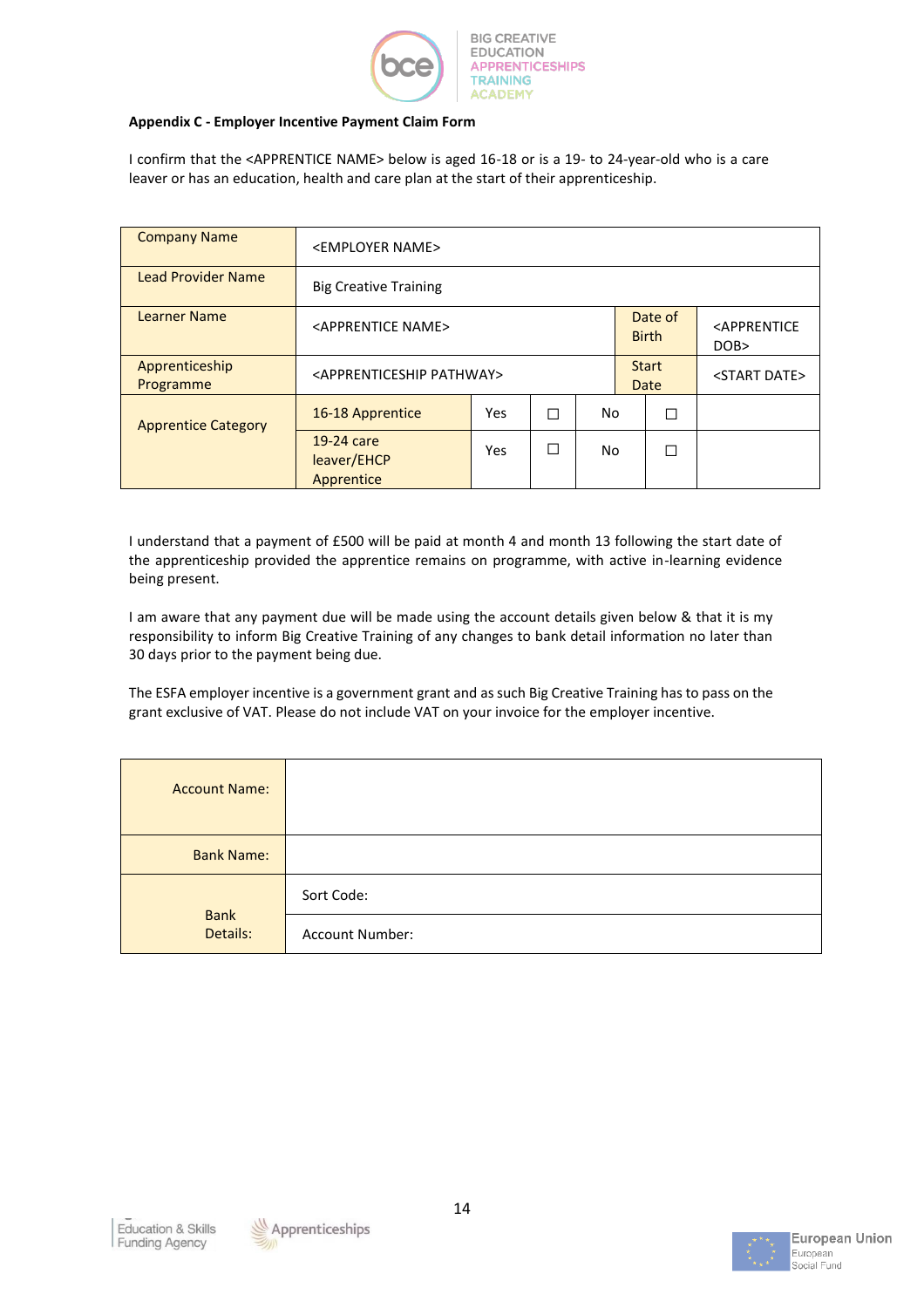

### **Appendix D - Small Employer Waiver Declaration**

I confirm that the Company named below meets the criteria for the small employer co-investment waiver due to employing an average of less than 50 employees during the 365 days prior to the start date of the <APPRENTICE NAME> below and evidence of this can be provided.

I also confirm that the <APPRENTICE NAME> below is aged 16-18 or a 19- to 24-year-old who is a care leaver or has an education, health and care plan at the start of their apprenticeship.

| <b>Company Name</b>         | <employer name=""></employer>                |     |   |     |                         |                                    |
|-----------------------------|----------------------------------------------|-----|---|-----|-------------------------|------------------------------------|
| Lead Provider Name          | <b>Big Creative Training</b>                 |     |   |     |                         |                                    |
| Learner Name                | <apprentice name=""></apprentice>            |     |   |     | Date of<br><b>Birth</b> | <apprentice<br>DOB</apprentice<br> |
| Apprenticeship<br>Programme | <apprenticeship pathway=""></apprenticeship> |     |   |     | <b>Start</b><br>Date    | <start date=""></start>            |
| <b>Apprentice Category</b>  | 16-18 Apprentice                             | Yes | П | No. | x                       | N/A                                |
|                             | 19-24 care leaver/EHCP<br>Apprentice         | Yes | П | No  | x                       | N/A                                |

| <b>Employer Name:</b>             | <employer contact=""></employer>  |       |                               |
|-----------------------------------|-----------------------------------|-------|-------------------------------|
| Position:                         | <employer position=""></employer> |       |                               |
| Number of full time<br>employees: |                                   |       |                               |
| <b>Employer Signature:</b>        |                                   | Date: | <start<br>DATE&gt;</start<br> |

## **Appendix E - Health and Safety**

### **Induction**

A health and safety induction should be given to the Apprentice and include the following information:

- Participant's responsibility for their own, as well as others' safety at work
- Standard accident reporting procedures
- Where the first aid equipment is kept and person responsible
- What to do in the event of fire
- Fire exits and emergency evacuation procedures
- Fire extinguishers
- Introduction to any tools and machinery, identifying any potential hazards
- Any prohibitions explained by supervisor
- Lifting and handling
- Health and safety policy must be drawn to the attention of the participant
- Participants must be given a tour of the training premises, which highlights appropriate health and safety information at the start of the placement



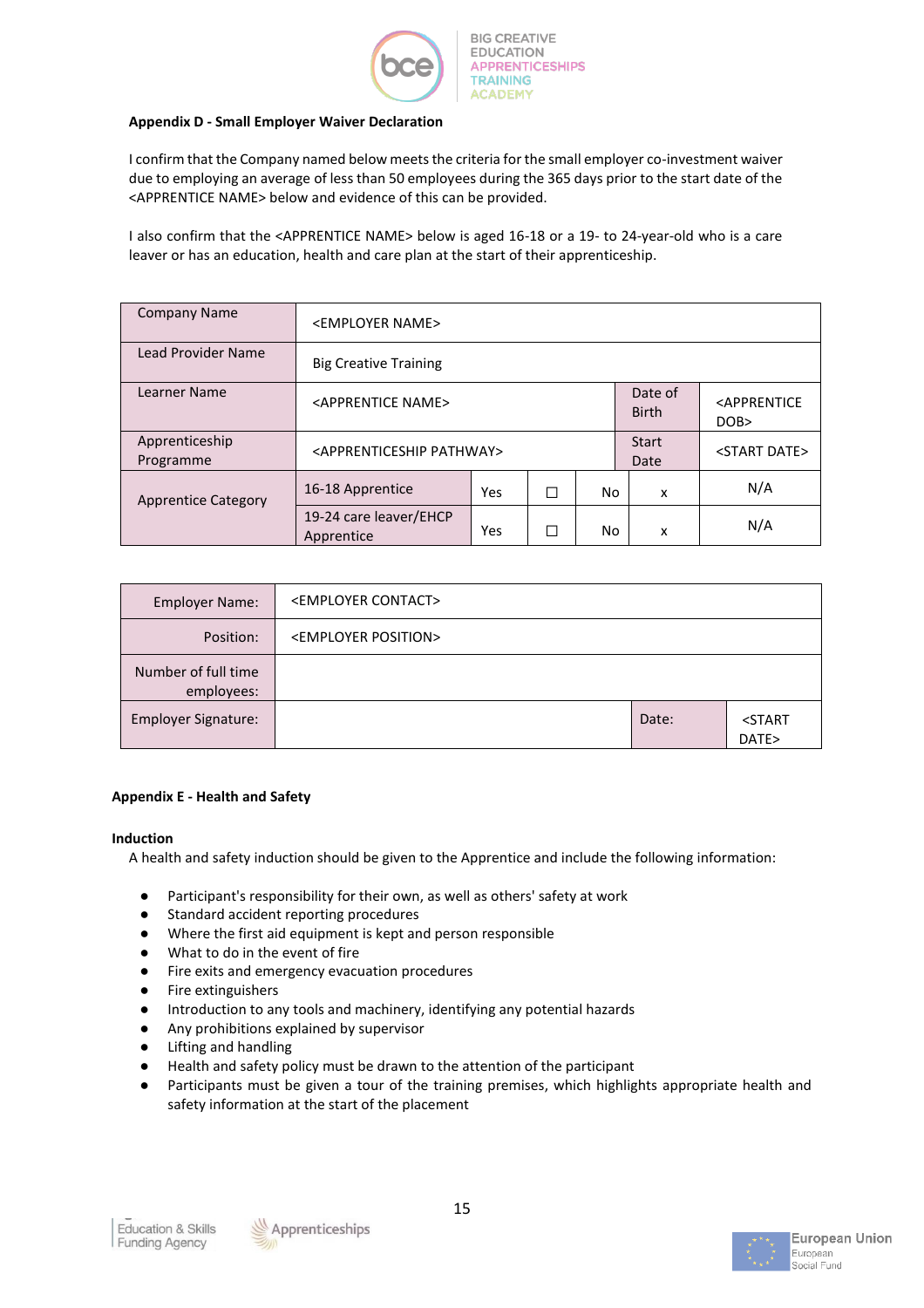

#### **Reporting of accidents for placement providers**

Notify the BCT Employment Manager on 020 3873 5800 immediately of any accident involving:

- The death of a participant or major injury
- Of any accident resulting in loss of physical or mental faculty
- Minor injuries should be recorded in the accident book

### **Safeguarding**

- Any member of staff who has concerns about a young person should make an immediate telephone referral to Ben Jolly on 07834 182 380. If Ben is not available, then the referral should be made to the BCT MD.
- Concerns may be raised either because of something a young person has disclosed or because you have noticed unusual behaviour or a change in their behaviour.
- If a young person asks you to keep a secret, you must not commit to this and you should let them know that anything they tell you that gives you concern will be reported.

### **Equality and diversity**

- BCT believes that all employees and course participants are entitled to be treated with respect.
- BCT is committed to achieving an environment which provides equality of opportunity and freedom from discrimination on the grounds of race, colour, nationality, ethnic origin, gender, marital status, disability, religious beliefs, age, appearance or sexual orientation.
- BCT is committed to actively opposing all forms of discrimination and will encourage full contribution from its diverse community

### **Information sharing**

Information about a young person on programme should not be shared with anyone apart from a staff member. If a third party makes contact with regards to a young person please refer them to the programme manager without discussing the young person.

### **Social media**

- Connecting with course participants on social media has many benefits. Learners can engage with their tutors on a professional level and build networks that can support their career progression.
- The possibility exists for online contact to be misconstrued, so if tutors do choose to connect with young people online they should be aware of the following:
	- o Keep personal and professional content separated
	- o Maintain professional boundaries and use appropriate language
	- o Do not arrange to meet learners in situations that could be misinterpreted

### **Appropriate behaviour and conduct**

● Colleagues should conduct themselves in a professional manner at all times and are expected to manage their own behaviour in order to ensure that high standards are maintained.

### **Further information**

● BCT has a number of public policies available in relation to Safeguarding, Equal Opportunities, GDPR and Health & Safety for your reference<http://www.bcepolicies.com/public-documents/>

I have read and understood this appendix and agree to all the terms outlined above.

| Employer: |  | Date: <start date=""></start> |
|-----------|--|-------------------------------|
|-----------|--|-------------------------------|



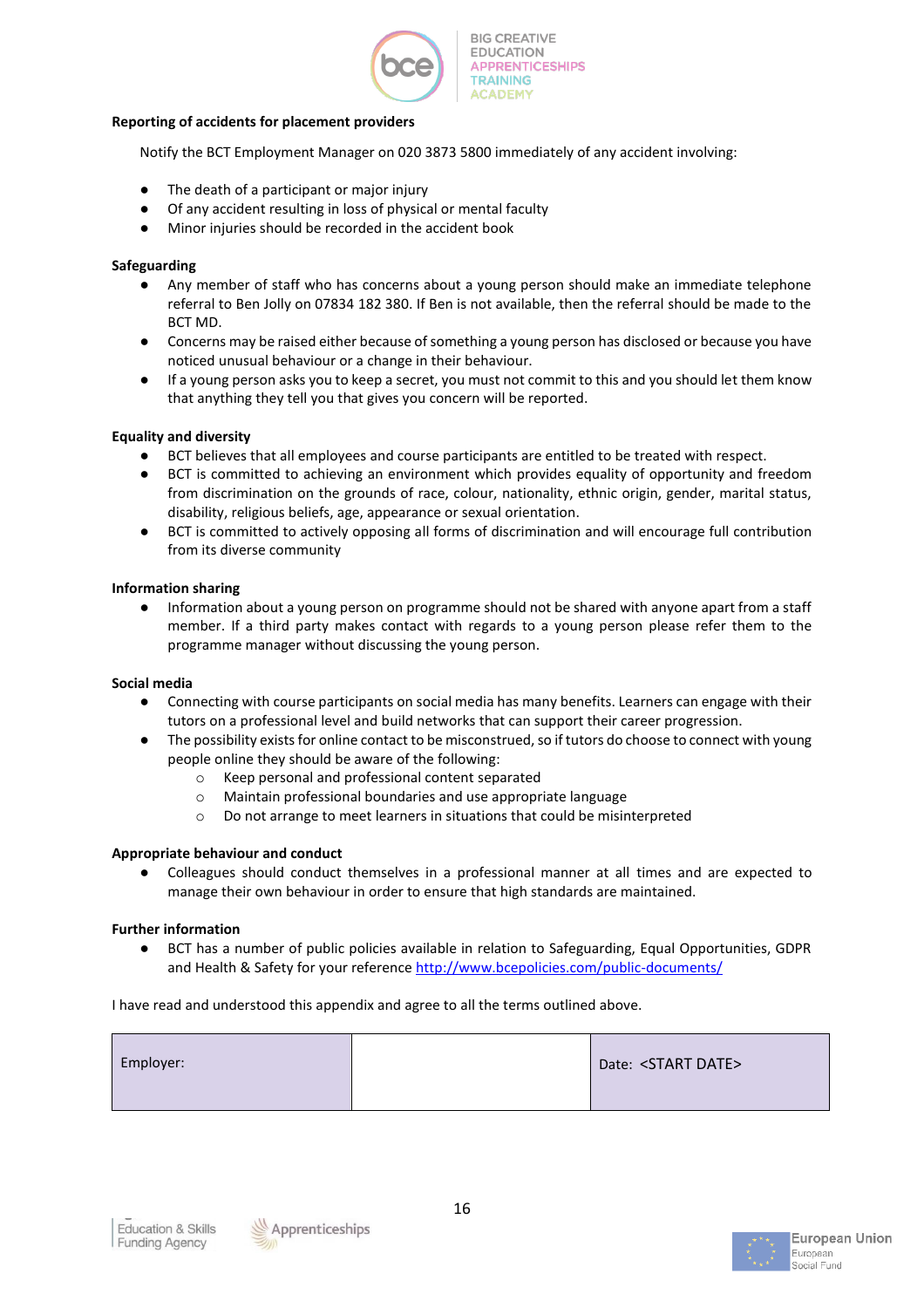

## **Appendix E - Health and Safety Questionnaire**

| Health & Safety supervisor name                  |  |
|--------------------------------------------------|--|
| Health & Safety supervisor email                 |  |
| Health & Safety supervisor phone                 |  |
| <b>Employer Liability Insurance Number:</b>      |  |
| Employer Liability Insurance Issue Date:         |  |
| <b>Employer Liability Insurance Expiry Date:</b> |  |

| <b>MANDATORY HEALTH &amp; SAFETY</b>                                                                                                                      | <b>YES</b> | NΟ |
|-----------------------------------------------------------------------------------------------------------------------------------------------------------|------------|----|
| If the Host Company employs more than 5 people is the Health<br>& Safety Law Poster completed and displayed?                                              |            |    |
| Does a staff induction take place at the start of employment,<br>which addresses basic health and safety at your company and<br>premises / place of work? |            |    |
| Is there an accident book in place?                                                                                                                       |            |    |
| Does the Company have a reporting system for incidents and<br>near misses?                                                                                |            |    |
| Does the Company have a procedure for investigating<br>accidents / incidents?                                                                             |            |    |
| Is the Company aware of its duties under RIDDOR?<br>https://www.hse.gov.uk/riddor/                                                                        |            |    |
| Does the company agree to inform Big Creative Training of any<br>serious accidents and incidents involving BCE placements?                                |            |    |
| Does the Company have a first aid kit that is restocked<br>regularly?                                                                                     |            |    |
| Is there an appointed person or trained first aider on site?                                                                                              |            |    |
| Is there a current fire risk assessment or evacuation plan?                                                                                               |            |    |
| Are new employees instructed in emergency fire evacuation<br>procedures?                                                                                  |            |    |



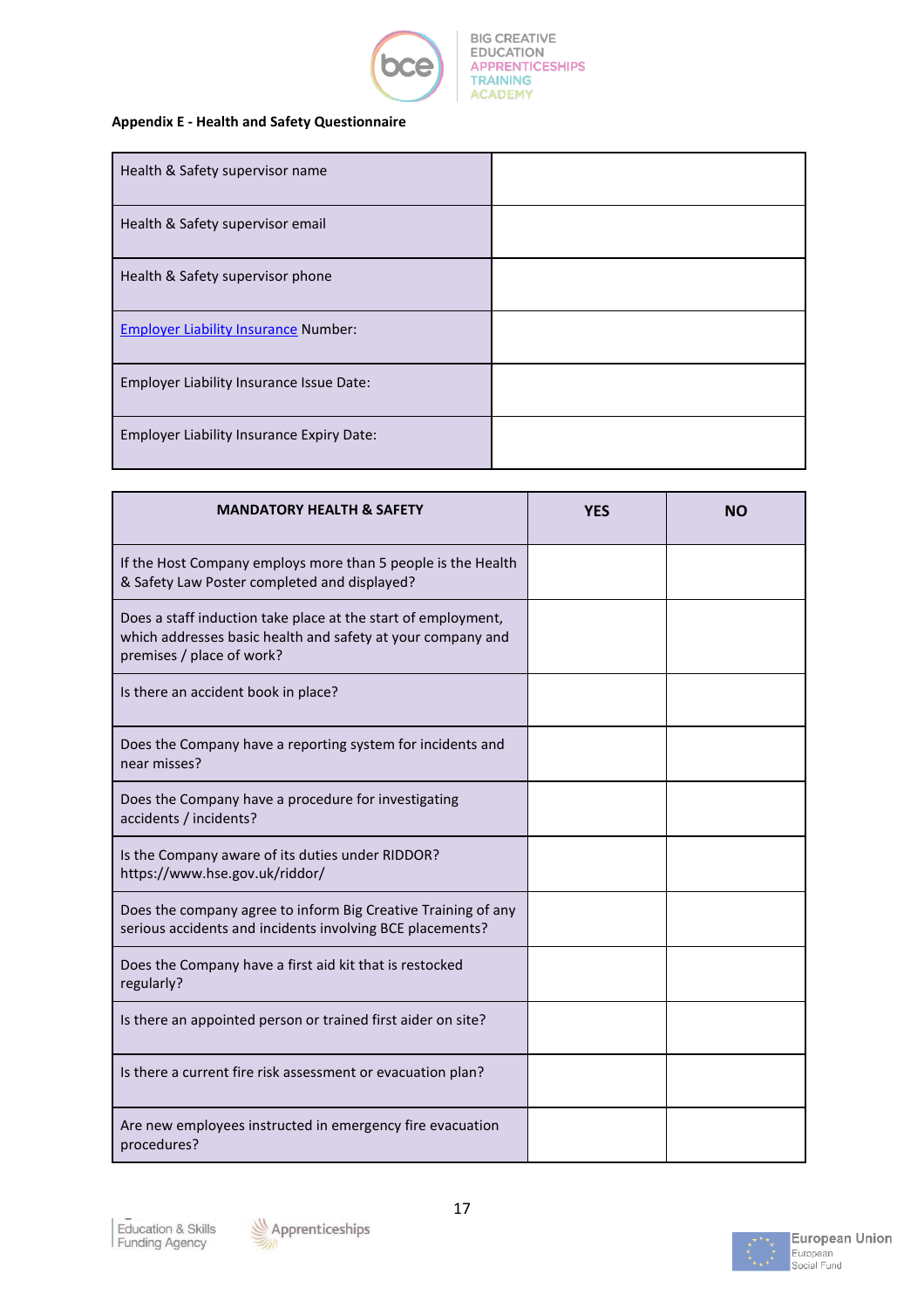

| Are Fire Action Notices displayed?                                                   |  |
|--------------------------------------------------------------------------------------|--|
| Are fire extinguishers regularly serviced by a competent<br>engineer?                |  |
| Are fire exits clear of obstructions and clearly marked with the<br>correct signs?   |  |
| Are emergency fire evacuation drills carried out regularly and<br>recorded?          |  |
| Is there a safe and accessible assembly point?                                       |  |
| Are risk assessments completed for any particular type of<br>company activities?     |  |
| If yes to above, please specify                                                      |  |
| Has adequate supervision at all times been planned into the<br>work routine?         |  |
| Are there any hazardous substances and if so, are they stored<br>safely?             |  |
| Are noise levels reasonable in the workplace?                                        |  |
| Are there measures in place to prevent a person being struck<br>by a falling object? |  |
| Are the areas of the workplace sufficiently clean?                                   |  |

We agree that the information provided in the Host Company Questionnaire is a true account of the health, safety and welfare provisions and the working environment in the company workplace.

Where additional health and safety provisions are required to be put in place for the Apprenticeship / Trainee Placement to fulfil their role, then the Host Company, together with the support of Big Creative Education (if required), will ensure any such provisions are in place prior to the commencement of the programme.

| <b>Support Agreed</b> | Date of completion |
|-----------------------|--------------------|
|                       |                    |
|                       |                    |

(Continue on new sheet if required.)



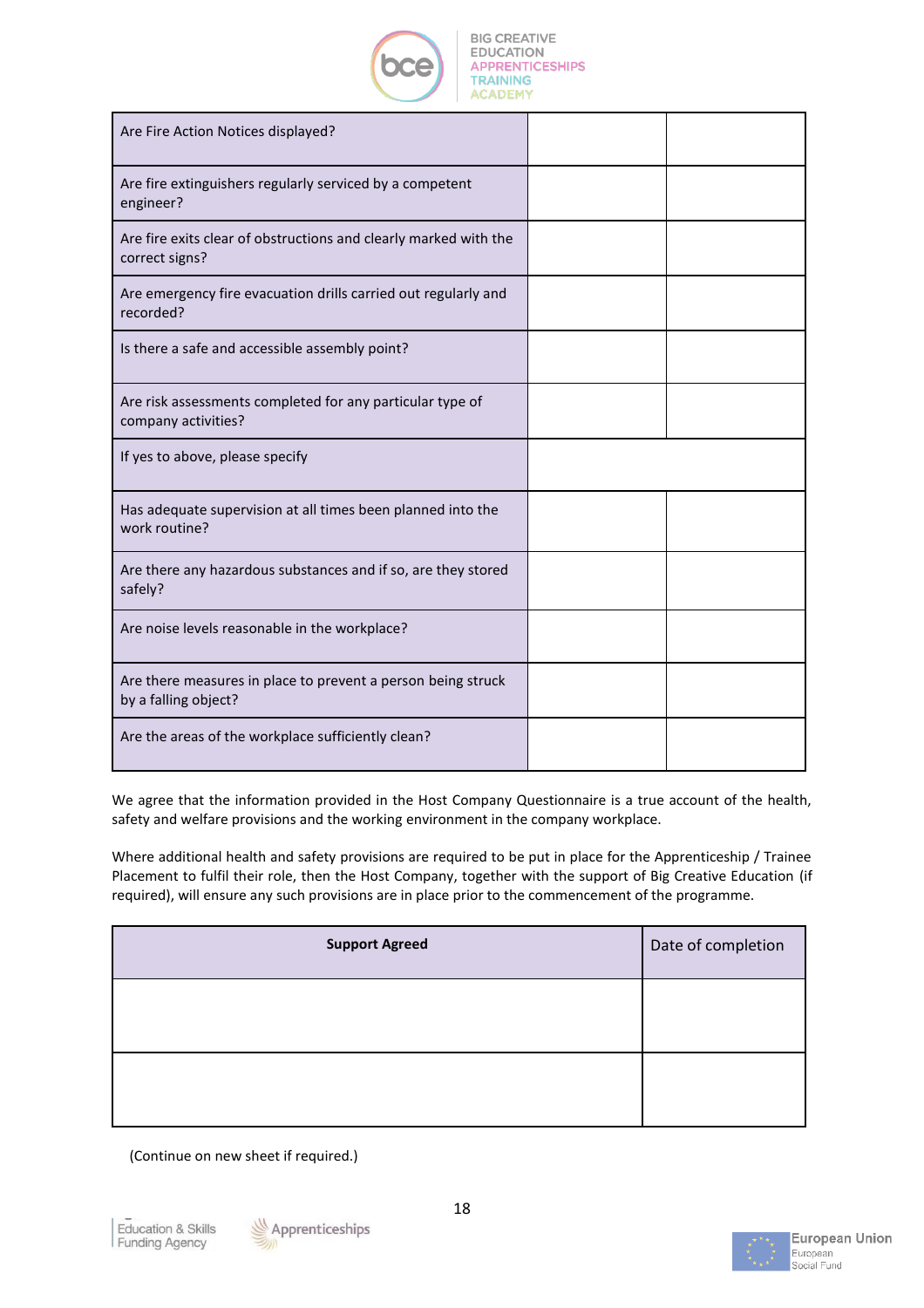

Where there are changes in the working conditions or working environment that could affect the health and safety of the work experience placement or where there are concerns as to the suitability of the working conditions or working environment for the work experience placement, Big Creative Education will be informed at the earliest opportunity.

Please confirm that you are adopting this as your company Health & Safety Policy Statement to Big Creative Education for the employment / placement of a Big Creative Training Apprentice or Trainee (this is in addition to your company H&S policy)

| Authorised to sign for and on behalf of Big Creative<br><b>Training</b> |                            | Authorised to sign for and on behalf of the<br>Employer |                                   |
|-------------------------------------------------------------------------|----------------------------|---------------------------------------------------------|-----------------------------------|
| Signature                                                               |                            | Signature                                               |                                   |
| Name in<br>Capitals                                                     | <b>MICHAEL ROBERTS</b>     | Name in<br>Capitals                                     | <employer contact=""></employer>  |
| Position                                                                | <b>Employer Engagement</b> | Position                                                | <employer position=""></employer> |
| Date                                                                    | <start date=""></start>    | Date                                                    | <start date=""></start>           |